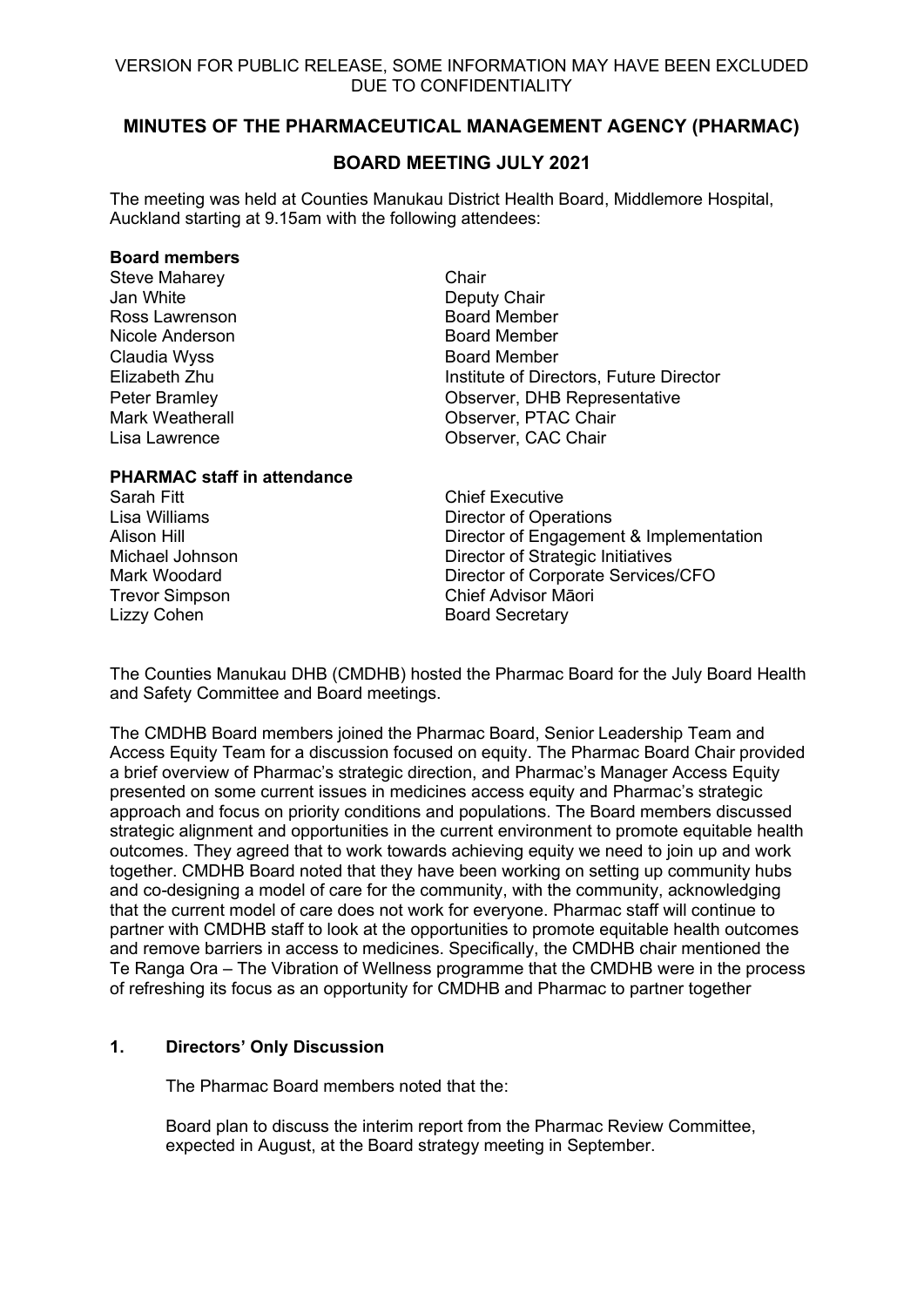Board Secretary plans to circulate the 2022 Board meeting dates and is preparing the 2022 Annual Board Agenda, to be discussed at the September Board meeting.

Pharmac Chief Executive's KPIs for 2021/22 have been finalised and will be circulated to Board members.

Ministry of Health have advised that it is progressing Board member appointments with the Minister of Health

### **1.1 Glossary of Terms**

#### **1.2 Board Actions**

**noted** the Board Actions.

#### **1.3 Board Annual Agenda 2021**

The Board noted the Board Annual Agenda 2021.

#### **1.4 Proposed outline of 2021 Board Strategy Workshop**

This paper provided a proposed outline for the Board strategy workshop on 23 September 2021 for Board discussion and agreement. The Board:

**agreed** the proposed outline for the 2021 Board strategy workshop, with the addition of time to reflect on progress against strategic priorities, future CPB funding pathway and the pharmaceutical pipeline scan

**noted** that Pharmac staff will prepare any necessary materials in support of preparation for the workshop.

#### **2. Apologies**

NA.

# **3. Record of Previous Board and Committee Meetings**

# **3.1 Minutes of June 2021 Board Meeting**

**resolved** to adopt the minutes of the June 2021 meeting as being a true and correct record.

Claudia Wyss and Jan White **(carried)**

#### **3.2 Audit and Risk Committee Recommendations**

**approved** the revised Audit and Risk Committee's (the Committee) Terms of Reference, reviewed by the Committee at the June 2021 Committee meeting, subject to a change to the wording in the Committee Objective – removing reference to the Committee providing 'independent' assurance and advice

**noted** that the Committee plan to discuss adding an external advisor to the Committee membership at the September Committee meeting. This will provide an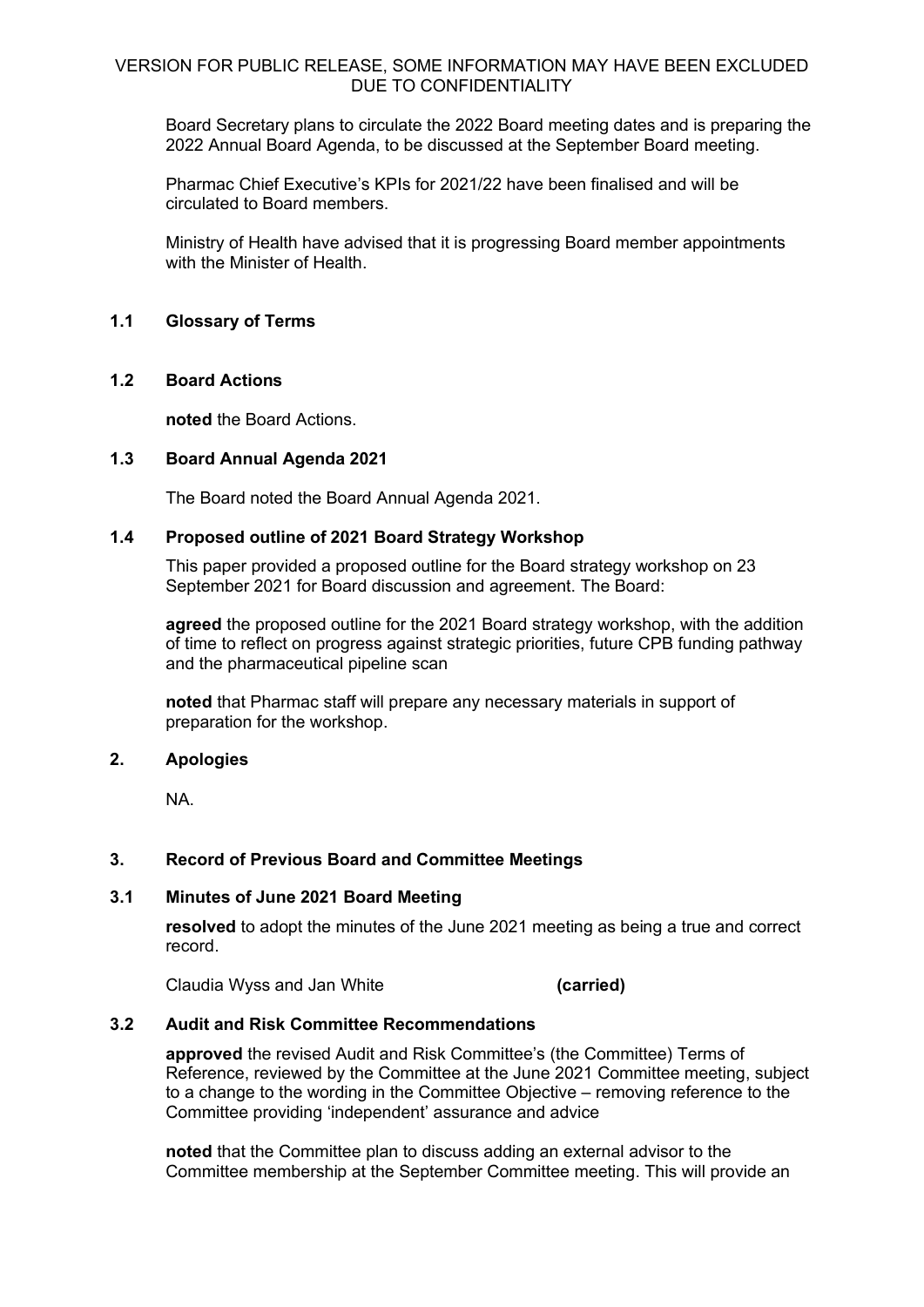opportunity for the Committee to assess the criteria of Committee membership and identify any capability gaps which may be filled with an external member

**agreed** that a quorum of two Committee members is sufficient for a small Board Committee membership

**noted** the 2022 Audit and Risk Committee Annual Agenda (Committee work programme) which reflects the Internal Audit Work Programme, as noted by the Board at the June Board meeting

**noted** that the Audit and Risk Committee will conduct an annual review of cyber security and risk management questionnaire for Boards and report their findings to the Board

**noted** the June 2021 Audit and Risk Committee meeting minutes which will be approved by the Committee at the September 2021 Committee meeting

**noted** that the Committee reviewed the risk register at the June 2021 Board meeting (refer to Board agenda item 8.4 and June 2021 Committee meeting minutes).

Jan White and Ross Lawrenson **(carried)**

## **3.3 Summary of June 2021 Consumer Advisory Committee (CAC) Meeting**

This paper informs the Board of advice received from the Consumer Advisory Committee (CAC) at the 11 June 2021 face-to-face meeting. The Board:

**noted** the following summary of the Consumer Advisory Committee (CAC) meeting held on 11 June 2021

**noted** the minutes of the meeting will be published on the Pharmac website during August

**noted** that staff will schedule a time for the Board Chair and Deputy Board Chair to attend an upcoming CAC meeting.

#### **4. Interests Register**

**noted** the interests register; and

**noted** any decisions by the Chair to manage actual or potential conflicts of interest, as follows:

*[None required]*

#### **5. Matters Arising**

**noted** the matters arising and actions progressed.

The Board requested that staff consider moving the scheduled report on Public understanding, trust and confidence from the November Board meeting to an earlier meeting.

#### **6. Chair's Report**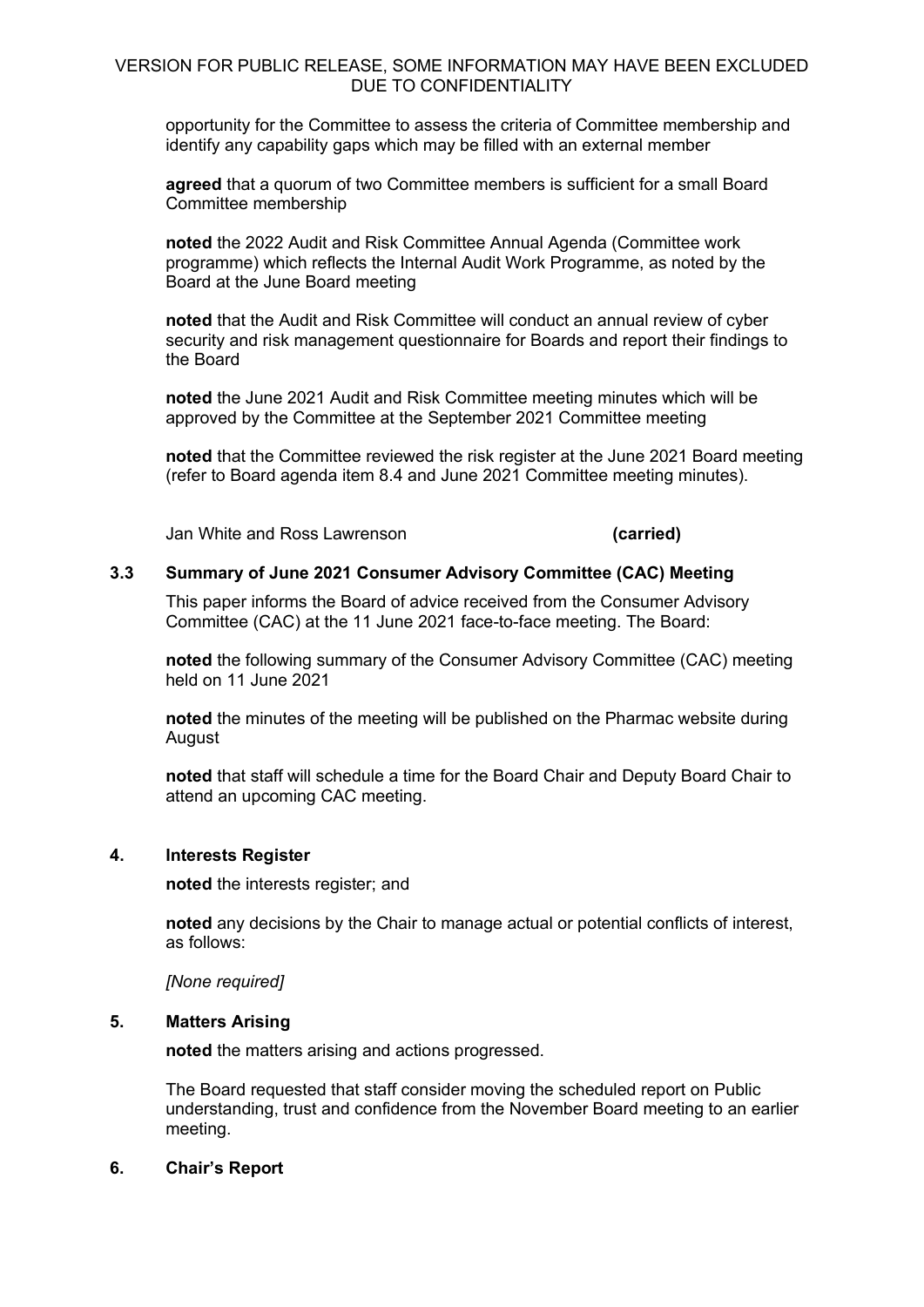# **6.1 Verbal Report**

A verbal update was provided by the Board Chair. The Board noted:

The Board Chair and Chief Executive met with Minister Verrall, Associate Minister of Health for an introductory meeting and agreed to an annual meeting.

The request from the Review Committee to access commercially sensitive information.

The article in the New Zealand Herald on Wednesday 28 July 2021 'Pharmac: is our medicines agency still fit for purpose?'.

# **6.2 Correspondence**

**noted** the correspondence report

**noted** the letter from the Te Arawhiti Chief Executive and the Public Service Commissioner providing a copy of the Whāinga Amorangi: Transforming Leadership framework, which was shared with Public Service agencies in December 2020, as a way of setting out practical steps to assist leaders and individuals to build their Māori Crown Relations capability. The Chief Executive noted that this is a useful framework and aligns well with our People and Capability Strategy work programme. Staff plan to respond to this letter. The Board noted that Board members may like to consider a te reo immersion course to ensure that Board members are not out of step with staff's progress.

# **7. Chief Executive's Report**

**noted** the Chief Executive's Report

**noted** the financials for June 2021

**noted** the recent release of Pharmac's Options for Investment (OFI) list, in alphabetical order

**noted** that the Chief Executive will be interviewing applicants for the Chief Medical Officer role in the week commencing 2 August

**noted** the update from staff on influenza and MMR vaccines uptake

**noted** the update from staff on the additional requests from the Review Committee

**noted** that recruitment of particular roles continues to be challenging and suggested that remote regional staff are considered. This may assist with connecting with organisations such as The Fono, which the Board met with on the evening of Thursday29 July.

The Board thanked staff for organising the talanoa with The Fono the night prior to the Board meeting.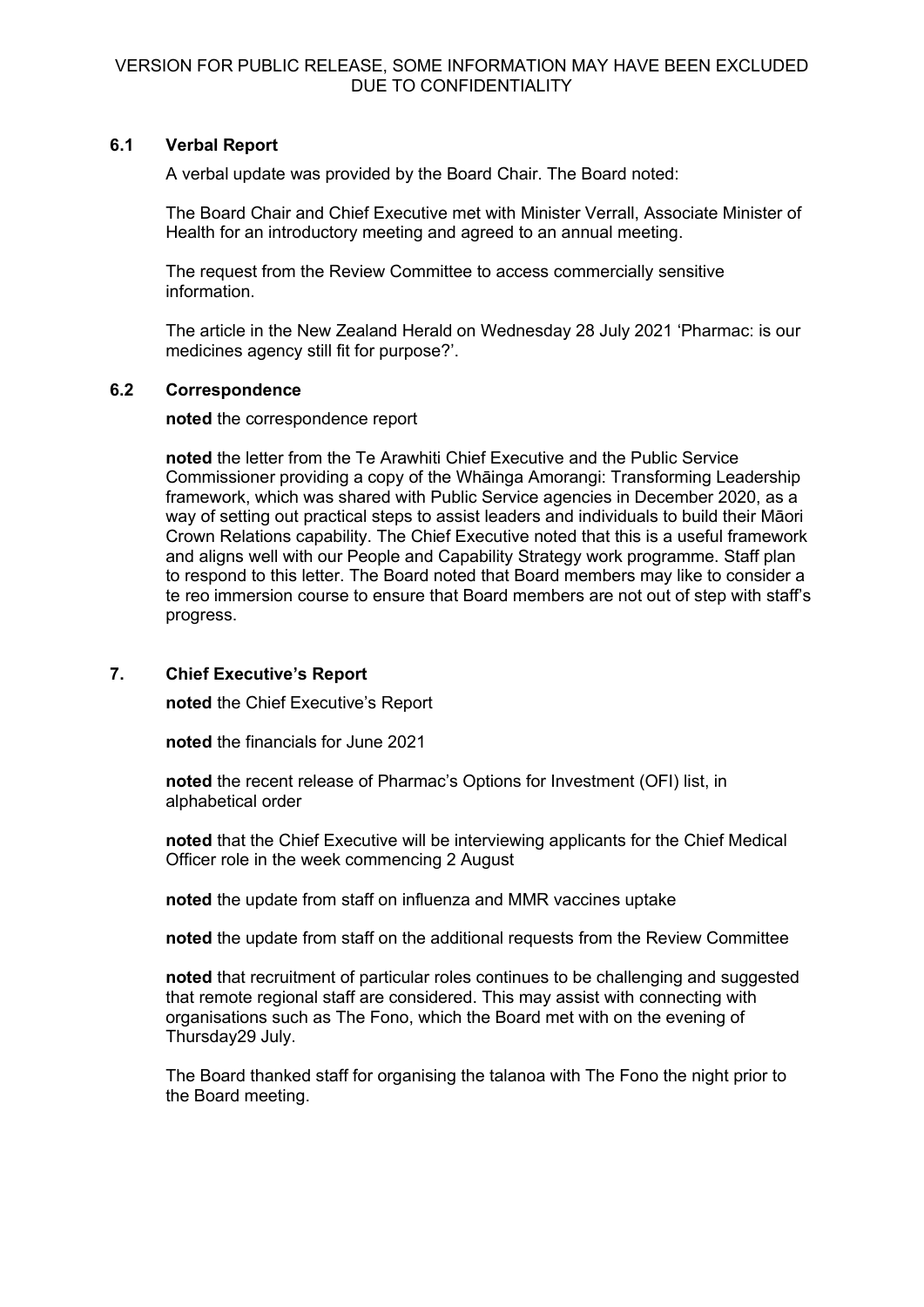# **8. Key Items**

# **8.1 Update on actions to address inequities in access to medicines for gout**

The purpose of this paper was to update the Board on actions planned to achieve medicine access equity for gout treatment and management. The action plan (that was attached to the paper) has been informed by an analysis of the system level enablers for addressing inequities in gout treatment and long-term management. The Board:

**noted** the gout action plan, which includes actions where Pharmac has direct control or a role, actions where we can be an active partner, and actions where we can influence and advocate

**noted** that the discussion with The Fono members on Thursday evening 29 July solidifies what is detailed in the action plan

**noted** that success and engagement measures will be developed. The next stage of the Pacific Responsiveness Strategy (PRS) is to activate and strengthen relationships and partnerships with Pacific Peoples, which is critical to the success of the PRS.

# **8.2 Pacific Responsiveness Strategy Stage Two update**

This paper provided the Board with an update on Pharmac's Pacific Responsiveness Strategy (PRS), and an overview of work planned for 2021/22 year. The last update was provided to the Board in October 2020. The Board:

**noted** progress and achievements made since October 2020

**noted** the actions and outputs planned for 2021/22 year

**noted** that an element of the end-to-end review of our medicines assessment and decision-making process is looking at strengthening both Māori and Pacific responsiveness across Pharmac.

**noted** that Pharmac will not be able to deliver of the PRS alone and that engagement across the health sector and with key stakeholders is key to the success of the PRS

**noted** that the availability of data on Pacific Peoples will be helpful to increase our understanding and progress with our goal to improve access to medicines.

# **8.3 Monthly Communications Report**

This paper summarised communications activity for June 2021. The Board:

**noted** that our media sentiment score has slightly increased again this quarter to -0.2

**noted** we intend to publish the Year in Review in November 2021 which will include a new 'looking forward' section

**noted** that our approach for the Year in Review focuses on telling our story and looking back on the year as well as looking ahead to next year

**noted** that the Options for Investment (OFI) list, recently released for the first time, will be updated regularly on the Pharmac website and a media release prepared quarterly.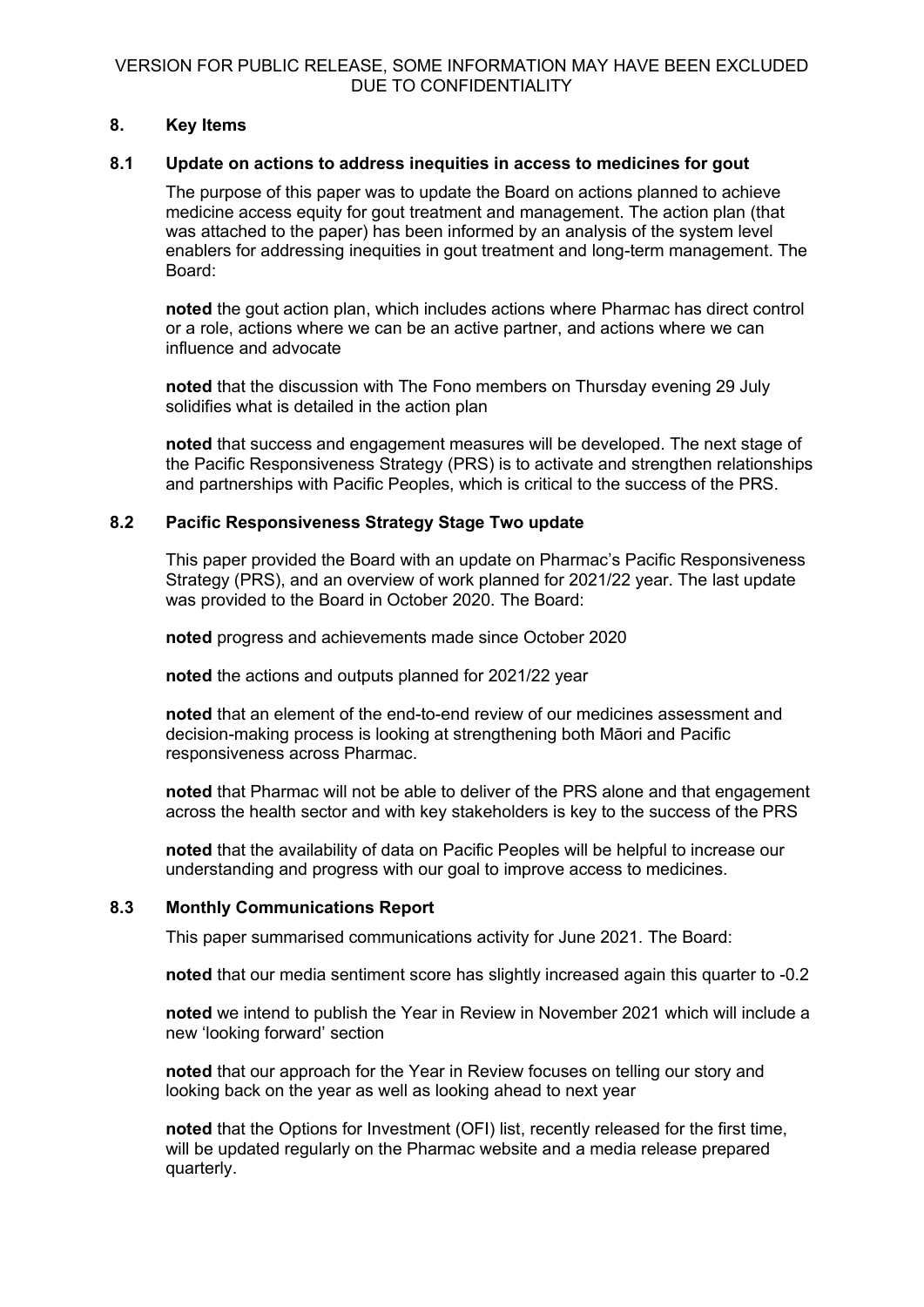# **8.4 Risk Report – Quarterly Report and Exceptions**

The full risk register is considered by the Audit and Risk Committee and provided to the Board as an information item. The register lists risks that exceed the Board's identified risk tolerance. This exceptions' report also updates the Board on the items on the risk register that have materially changed since it was considered at the Audit and Risk Committee. The Board:

**noted** that the Audit and Risk Committee reviewed the risk register at its 25 June 2021 meeting

**noted** that the quarter four risk register has been updated following discussion at that Audit and Risk Committee as well as through regular updating by staff as described in this paper

**noted** that the quarter four risk register will be included in the quarter four performance report to the Minister of Health

**noted** that staff expect that the supply chain for medicines will continue to be disrupted for 12-18 months, at least, and that they are well engaged with other government agencies to troubleshoot supply chain disruptions. Staff are also working closely with suppliers to obtain earlier information on potential supply chain issues.

# **9. Schedule and Funding**

# **9.1 Combined Pharmaceutical Budget Management Update**

The purpose of this paper was to update the Board on the June 2021 CPB Forecast. It aims to enable a wider discussion by the Board regarding management's planned activities to manage CPB expenditure in 2021/22 and in the out-years. The Board:

**noted** that the Combined Pharmaceutical Budget (CPB) for 2021/22 is \$1,085 million

**noted** that the Government has separately provided \$76 million to cover COVID-19 related costs in 2021/22

**noted** that there continues to be considerable uncertainty around the ongoing impact of COVID-19 on CPB expenditure

**noted** that staff are considering if we should forecast a separate amount in future years for one off costs such as additional costs associated with freight for medicines supply**.**

Nicole Anderson and Jan White (carried)

# **9.2 Pharmaceutical Transactions Report**

This paper provides the Board with an advance overview of the contentious, large or significant medicines transactions that staff are currently progressing.

**resolved** to delegate decision-making for the sunitinib capsules 2020/21 Invitation to Tender award to the Chief Executive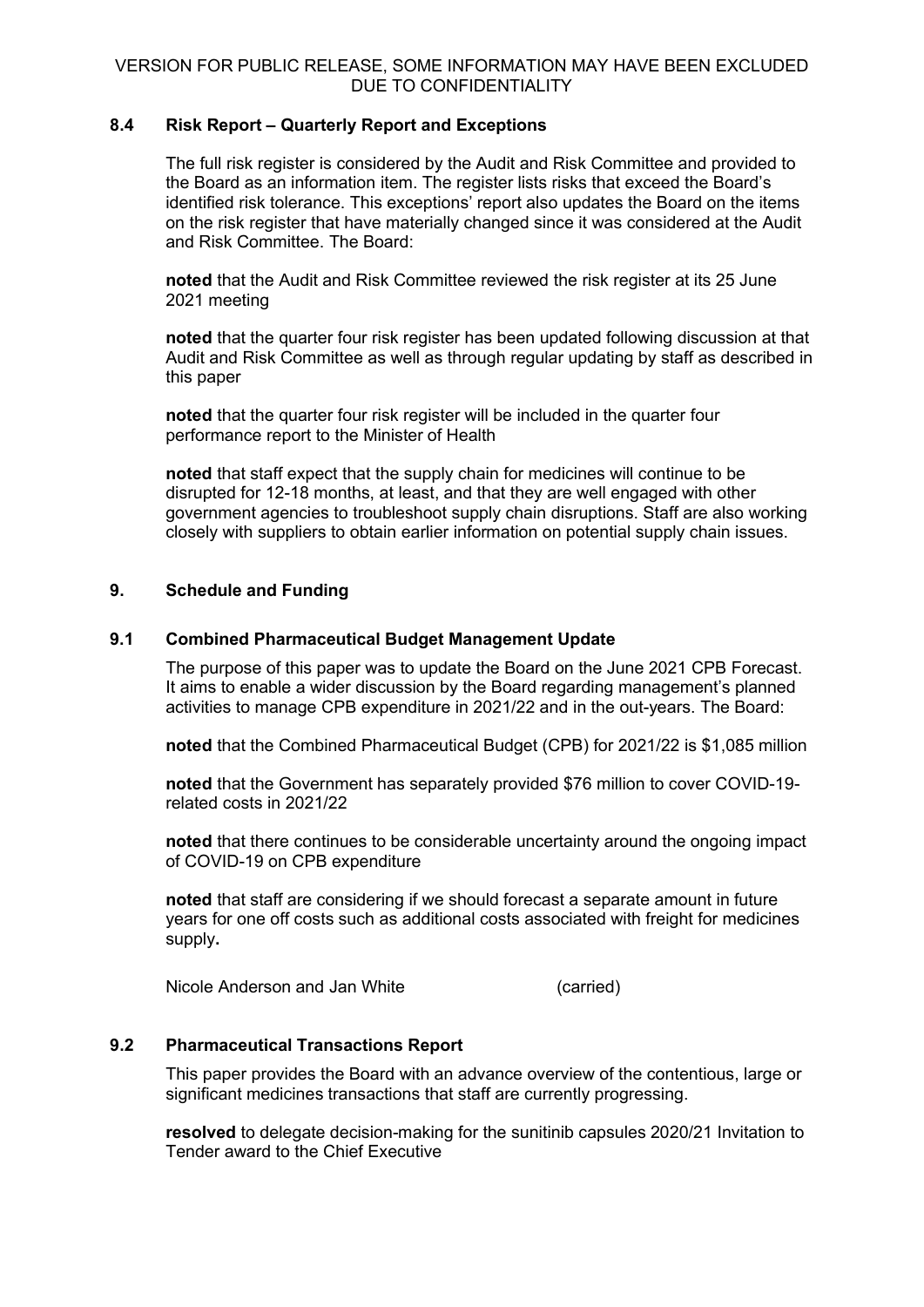**noted** the update from Pharmac staff on the large and/or significant medicines transactions that are currently planned or in progress.

Claudia Wyss and Ross Lawrenson (carried)

# **9.3 Proposal to fund rosuvastatin for people at high cardiovascular risk and award sole supply to Mylan**

Having regard to the decision-making framework set out in Pharmac's Operating Policies and Procedures, Pharmac staff presented the proposal to fund rosuvastatin for people at high cardiovascular risk and award sole supply to Mylan for Board approval. The proposed access criteria would see rosuvastatin tablets funded as a first line treatment option for Māori and Pacific people who are at an increased risk of cardiovascular disease, and as a second or third-line treatment option for people that have maintained higher LDL-cholesterol on other funded cholesterol lowering treatments. The Board:

**resolved** to accept the tender from Mylan New Zealand Ltd. for its brand to be the sole subsidised brand of the Community Pharmaceutical rosuvastatin tab 5 mg, 10 mg, 20 mg and 40 mg from 1 May 2022 until 30 June 2023

**resolved** to accept the tender from Mylan New Zealand Ltd. for its brand to be the Hospital Supply Status brand of the Hospital Pharmaceutical rosuvastatin tab 5 mg, 10 mg, 20 mg and 40 mg, with a DV limit of 1%, from 1 May 2022 to 30 June 2023

**resolved** to list Mylan Rosuvastatin (rosuvastatin) in the Cardiovascular System therapeutic group, Lipid-Modifying Agents (HMG CoA Reductase Inhibitors (Statins)) subgroup in Section B and Part II of Section H of the Pharmaceutical Schedule from 1 December 2021 as follows (ex-manufacturer, excl GST)

| <b>Chemical and presentation</b> | <b>Brand</b>          | Pack Size | Subsidy and price<br>(ex-man., ex. GST) |
|----------------------------------|-----------------------|-----------|-----------------------------------------|
| Rosuvastatin tab 5 mg            | Mylan<br>Rosuvastatin | 30        | \$1.70                                  |
| Rosuvastatin tab 10 mg           | Mylan<br>Rosuvastatin | 30        | \$2.42                                  |
| Rosuvastatin tab 20 mg           | Mylan<br>Rosuvastatin | 30        | \$3.92                                  |
| Rosuvastatin tab 40 mg           | Mylan<br>Rosuvastatin | 30        | \$5.28                                  |

**resolved** to apply Special Authority restrictions to the listing of rosuvastatin in Section B of the Pharmaceutical Schedule from 1 December 2021 as follows:

#### Special Authority for Subsidy

**Initial application (cardiovascular disease risk)** from any relevant practitioner. Approvals valid without further renewal unless notified for applications meeting the following criteria:

```
Either:
```

$$
1. \hspace{20pt} \text{Both:}
$$

- 1.1. Patient is considered to be at risk of cardiovascular disease; and 1.2. Patient is Māori or any Pacific ethnicity; or
- 2. Both:
	- 2.1. Patient has a calculated risk of cardiovascular disease of at least 15% over 5 years; and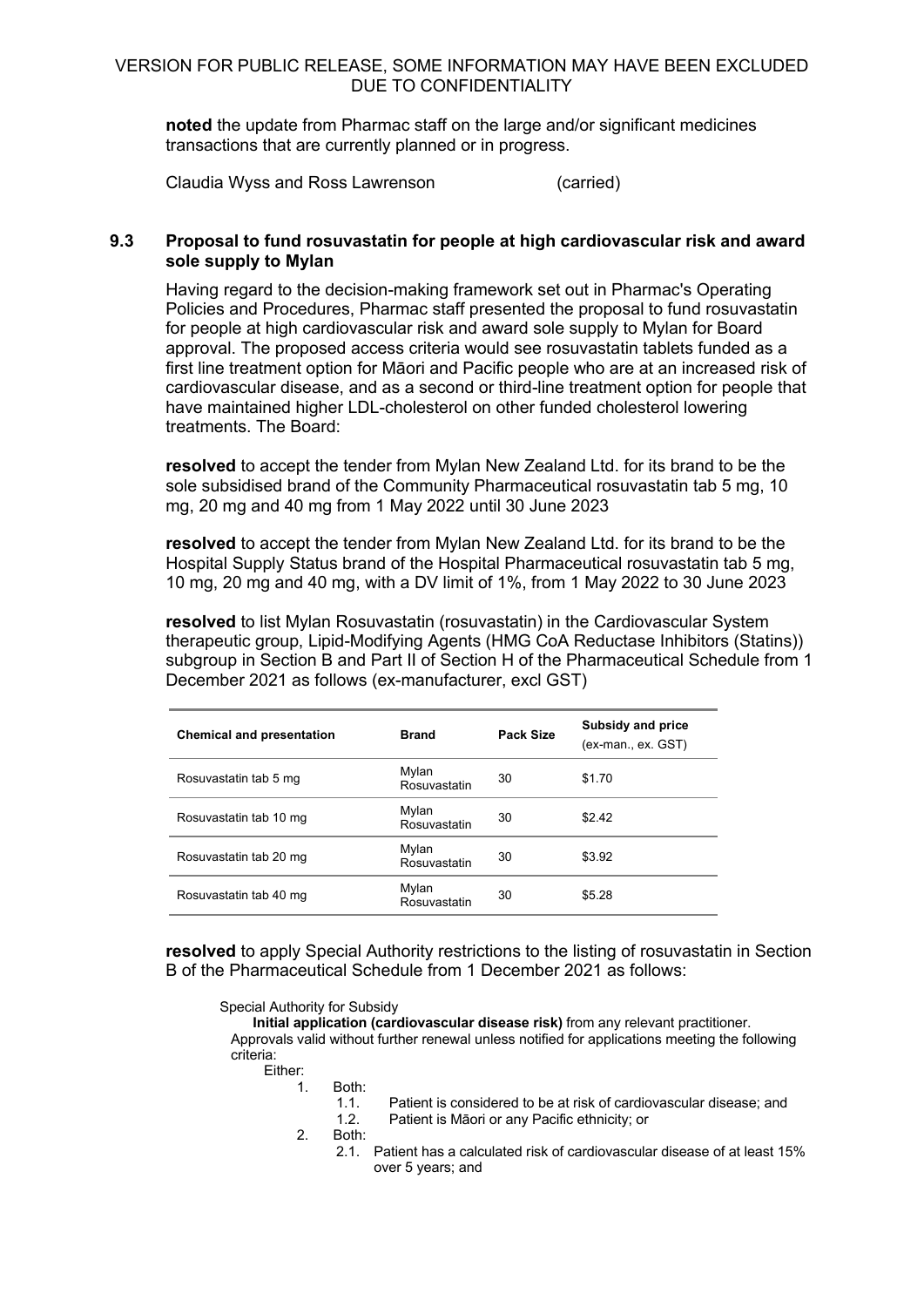2.2. LDL cholesterol has not reduced to less than 1.8 mmol/litre with treatment with the maximum tolerated dose of atorvastatin and/or simvastatin.

**Initial application (familial hypercholesterolemia)** from any relevant practitioner. Approvals valid without further renewal unless notified for applications meeting the following criteria: Both:

- 1. Patient has familial hypercholesterolemia (defined as a Dutch Lipid Criteria score greater than or equal to 6); and
- 2. LDL cholesterol has not reduced to less than 1.8 mmol/litre with treatment with the maximum tolerated dose of atorvastatin and/or simvastatin.

**Initial application (established cardiovascular disease)** from any relevant practitioner. Approvals valid without further renewal unless notified for applications meeting the following criteria:

Both:

- 1. Any of the following:
	- 1.1. Patient has proven coronary artery disease (CAD); or
	- 1.2. Patient has proven peripheral artery disease (PAD); or
	- 1.3. Patient has experienced an ischaemic stroke; and
- 2. LDL cholesterol has not reduced to less than 1.4 mmol/litre with treatment with the maximum tolerated dose of atorvastatin and/or simvastatin.

**Initial application (recurrent major cardiovascular events)** from any relevant practitioner. Approvals valid without further renewal unless notified for applications meeting the following criteria:

Both:

- 1. Patient has experienced a recurrent major cardiovascular event (defined as myocardial infarction, ischaemic stroke, coronary revascularisation, hospitalisation for unstable angina) in the last 2 years; and
- 2. LDL cholesterol has not reduced to less than 1.0 mmol/litre with treatment with the maximum tolerated dose of atorvastatin and/or simvastatin.

**resolved** to apply Hospital Indication restriction to the listing of rosuvastatin in Part II of Section H of the Pharmaceutical Schedule from 1 December 2021 as follows:

#### Restricted

Initiation - cardiovascular disease risk Either:

1. Both:

- 1.1. Patient is considered to be at risk of cardiovascular disease; and
- 1.2. Patient is Māori or any Pacific ethnicity; or
- 2. Both:
	- 2.1. Patient has a calculated risk of cardiovascular disease of at least 15% over 5 years; and
	- 2.2. LDL cholesterol has not reduced to less than 1.8 mmol/litre with treatment with the maximum tolerated dose of atorvastatin and/or simvastatin.

Initiation - familial hypercholesterolemia Both:

- 1. Patient has familial hypercholesterolemia (defined as a Dutch Lipid Criteria score greater than or equal to 6); and
- 2. LDL cholesterol has not reduced to less than 1.8 mmol/litre with treatment with the maximum tolerated dose of atorvastatin and/or simvastatin.

Initiation - established cardiovascular disease Both:

- 1. Any of the following:
	- 1.1. Patient has proven coronary artery disease (CAD); or
	- 1.2. Patient has proven peripheral artery disease (PAD); or
	- 1.3. Patient has experienced an ischaemic stroke; and
- 2. LDL cholesterol has not reduced to less than 1.4 mmol/litre with treatment with the maximum tolerated dose of atorvastatin and/or simvastatin.

Initiation - recurrent major cardiovascular events Both:

1. Patient has experienced a recurrent major cardiovascular event (defined as myocardial infarction, ischaemic stroke, coronary revascularisation, hospitalisation for unstable angina) in the last 2 years; and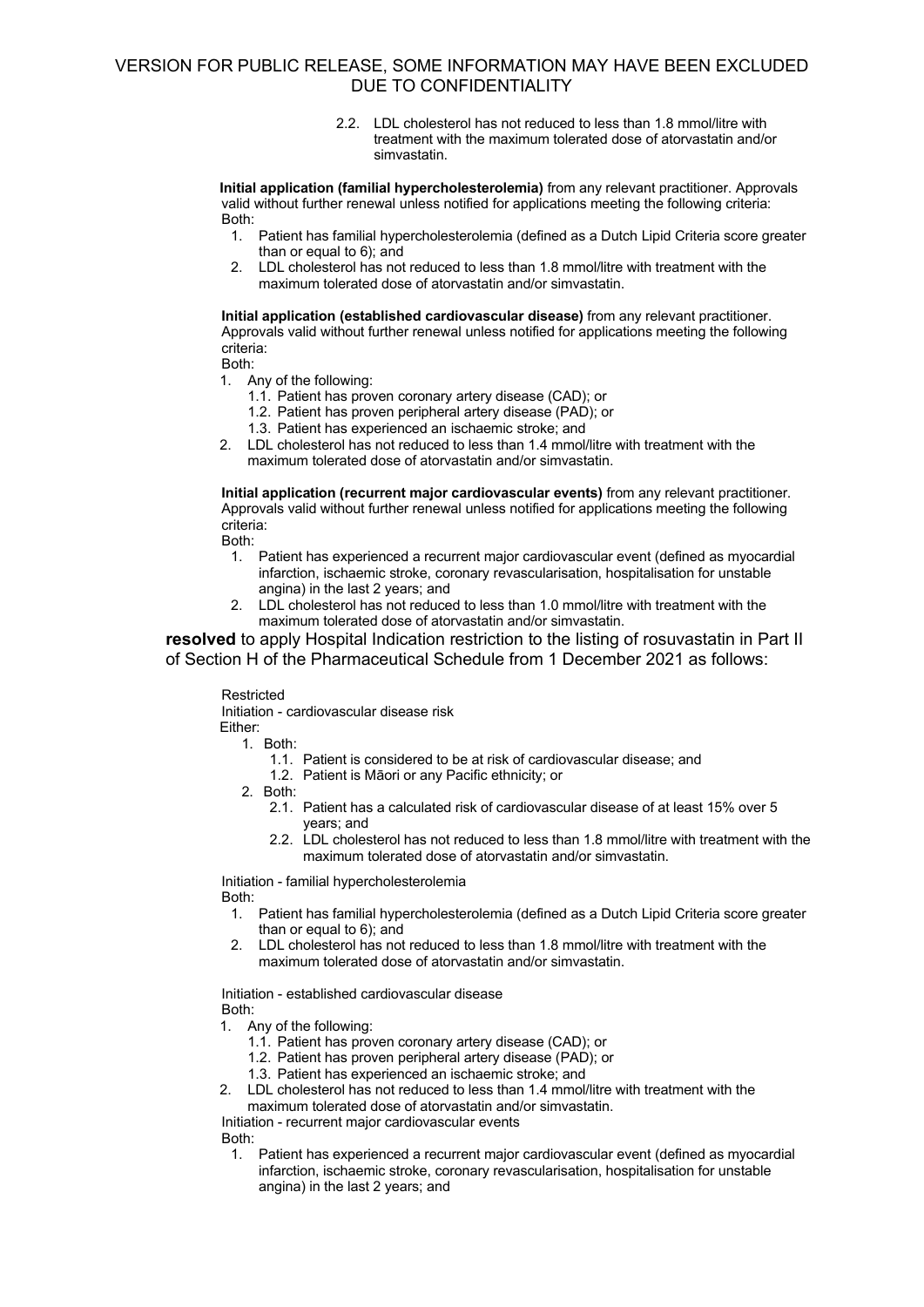2. LDL cholesterol has not reduced to less than 1.0 mmol/litre with treatment with the maximum tolerated dose of atorvastatin and/or simvastatin.

**resolved** that any future minor changes proposed to the Special Authority criteria, as a result of any further feedback on specific wording relating to ethnicity criteria, be delegated by the Board for approval by the Chief Executive

**resolved** that the consultation on this proposal was appropriate, and no further consultation is required

**noted** that Pharmac staff met with Uruta who were very supportive and see this as a positive decision for Pharmac in considering ethnicity in funding decisions

**noted** that while this is a funding decision for preventative medicines, noting the issues we have heard around lower rates in uptake of medicines for particular priority groups, this decision will contribute to our work to ensure Pharmac is not contributing to barriers in access to medicines and demonstrate our commitment to being a proequity organisation. Pharmac staff will monitor uptake including ethnicity criterion, like the diabetes medicines decision

**noted** the work of Pharmac staff to partner with stakeholders and service providers to promote access and uptake of funded medicines

**noted** that staff may like to consider adding in more information into the implementation and communication section of board papers on funding decisions to highlight the impact of our decisions on the health sector.

Claudia Wyss and Nicole Anderson **(carried)**

# **9.4 Prioritisation Report**

This report describes prioritisation activity since the last report presented to the Board at its May 2021 meeting. It also updates the Board on the progress of selected items from the prioritisation lists; top 10 proposals on the Options for Investment list, proposals with a high PTAC priority on the Options for Investment or Under Assessment lists, and proposals with a high PTAC priority on the under assessment list. The Board:

**noted** the prioritisation activity undertaken by Pharmac staff since March 2020 and the progress of selected items from Pharmac's prioritisation list

**noted** that since Pharmac staff prepared this report, the Director of Operations has approved a process to remove items from the Options for Investment (OFI) list which are not Medsafe approved and are unlikely to get approved.

#### **9.5 Medical Devices Transaction and Investment Report**

This paper provides a monthly update to the Board on progress with medical devices national contracting activity. The Board:

**noted** that Pharmac staff have completed contracting for 62% of the estimated DHB spend on medical devices, with a further 26% in progress.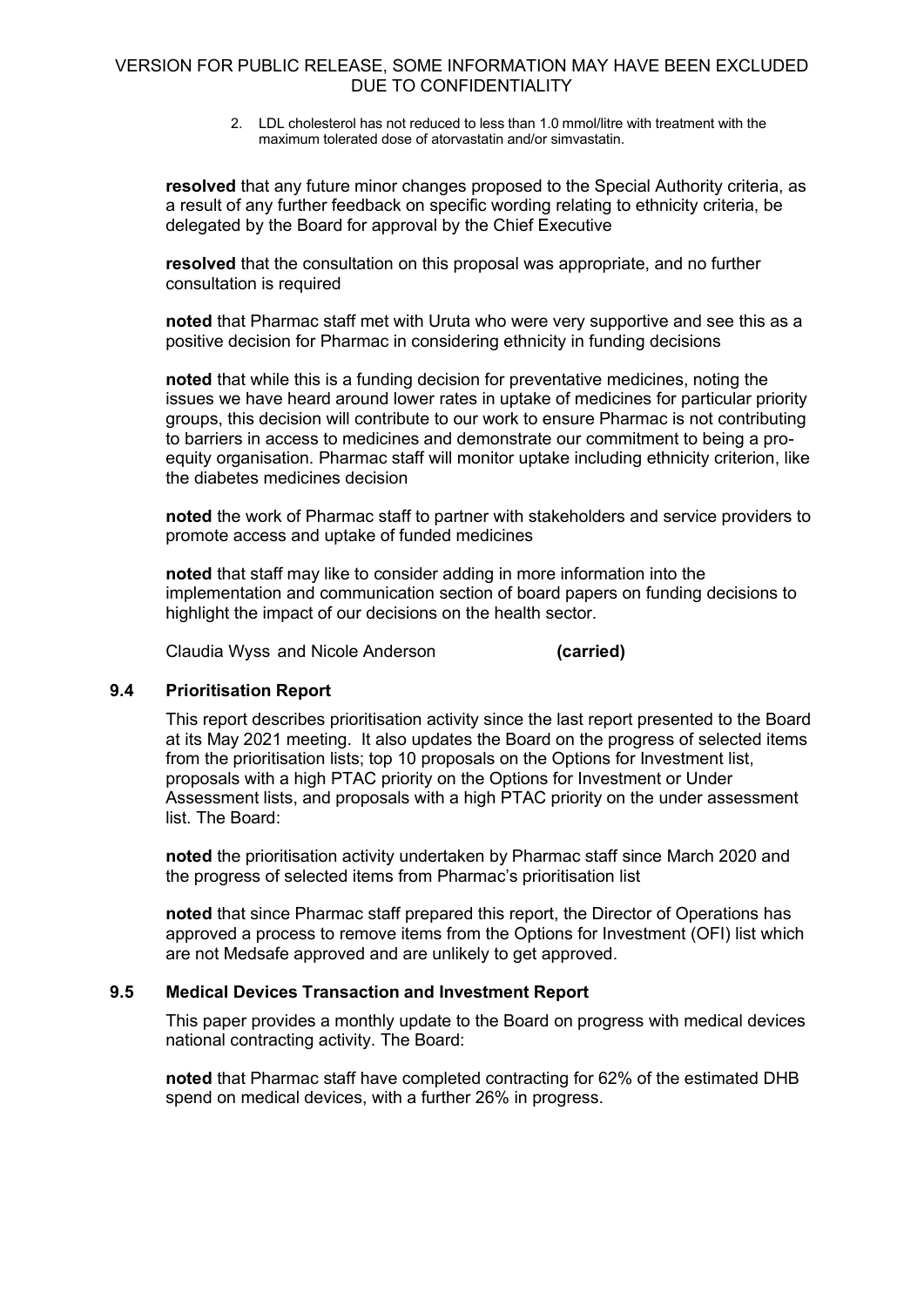# **9.6 Summary of Decisions Made Under Delegated Authority – June 2021**

This report contains a summary of all decisions made by Pharmac staff under delegated authority since the last Board meeting, i.e., decisions made during March/April 2021. The Board:

**noted** the summary of decisions made under Delegated Authority during June 2021 by the Chief Executive, Director of Operations, Manager Pharmaceutical Funding, Senior Advisor/Team Leader and Senior Therapeutic Group Managers/Team Leaders.

# **10. Strategy Planning and Policy**

#### **10.1 Medical Devices Programme Update**

This paper provided an update on our Medical Devices Programme and the engagement approach that Pharmac are taking. It describes our progress to date; the pathway forward; and the factors that may impact on our advancement. The Board:

**noted** Pharmac's progress with its programme to deliver on its medical devices strategic priority

**noted** that Pharmac staff will be undertaking a series of engagement activities during 2021/22 with targeted health sector stakeholders to help develop the operational detail and approach for the management of medical devices

**noted** that the Board will be informed throughout the year on progress with engagement activities

**noted** that staff are mindful of the current pressures on our sector colleagues and are considering smaller group engagement rather than larger engagement events

**noted** that the Finance and Procurement Information Management (FPIM) System and associated Health Sector Catalogue (HSC) IT solutions currently under development by NZ Health Partnerships and the Ministry of Health are a critical enabler for the Medical Devices Programme.

The Board requested staff prepare a medical devices roadmap of planned key deliverables to be discussed at the Board strategy meeting in September under the discussion item progress against our strategy.

# **10.2 Continuous improvement of Pharmac's medicine assessment and funding decision-making processes**

The purpose of this paper was to provide the Board with an update on the process improvement project that is underway looking at an end-to-end review of our medicines assessment and decision-making process.

**noted** that increasing transparency and making Pharmac's medicines funding application processes faster, clearer, and simpler has been a key focus area since 2018

**noted** the work to date and progress being made to increase transparency and improve timeliness of Pharmac's medicines funding application processes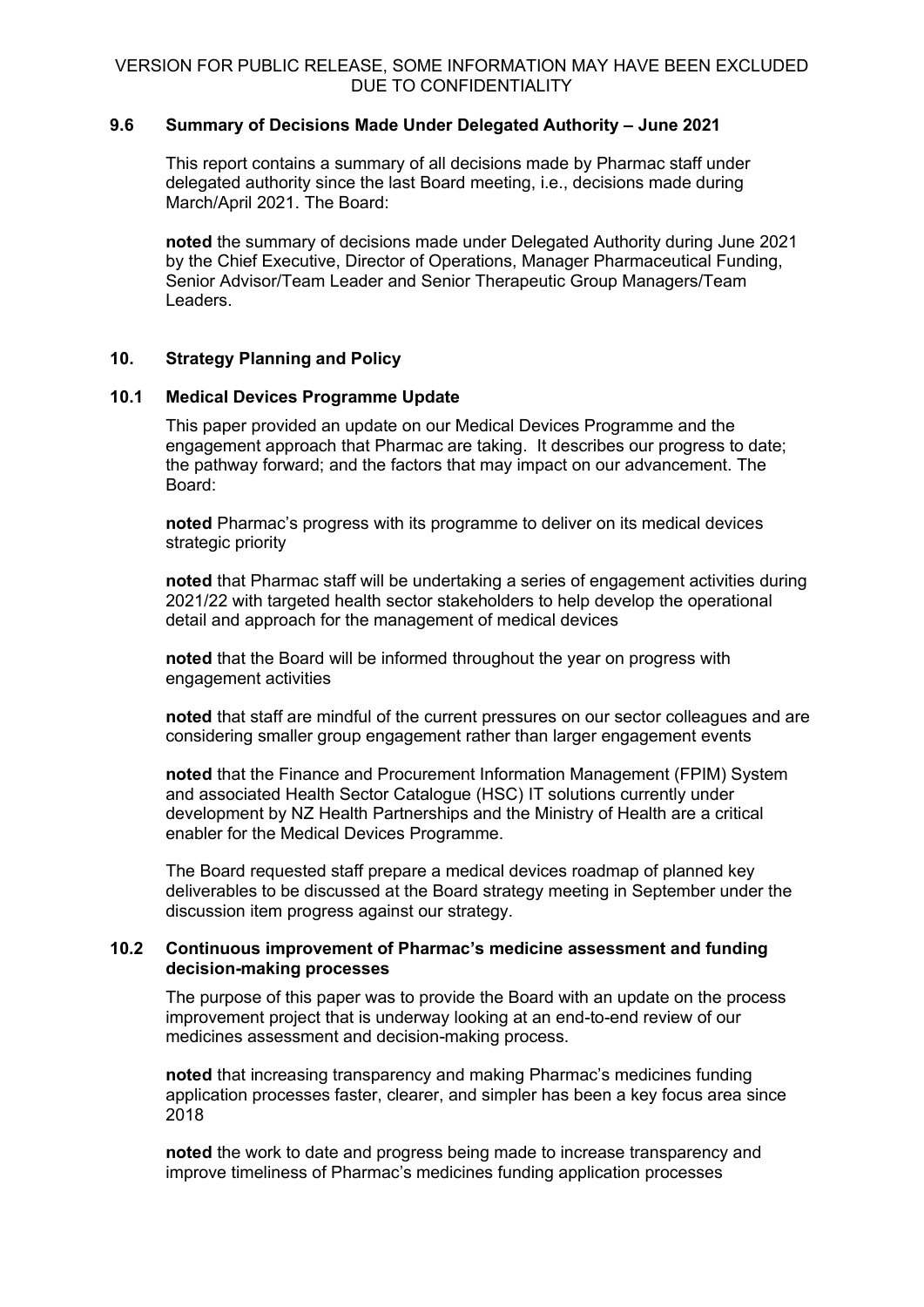**noted** that the Minister of Health's 2021/22 and 2020/21 Letters of Expectations outlined the expectation for Pharmac 'to continue to build on our work to improve the transparency and timeliness of our processes, and further develop our relationship and communication with the public and other stakeholders'

**noted** that the scope of the external review of Pharmac includes considering the timeliness of Pharmac's medicines funding decisions and how transparent and accessible to the public Pharmac's decision making processes are

**noted** that as part of the Enhanced Key Functions strategic priority a significant process improvement project commenced in February 2021 looking at an end-to-end analysis of our medicines assessment and decision-making processes

**noted** that the Board will receive a number of updates on the end-to-end analysis project over coming months

**noted** that as part of the 'blue skys' project, Pharmac staff will look at Pharmac's consultation process including time to consult and comparable international consultation processes.

# **10.3 Pharmac 2020/21 Quarter Four Performance Report**

This paper provided the Board with Pharmac's 2020/21 Quarter Four Performance Report and progress towards our strategic priorities. The Board:

**noted** Pharmac's 2020/21 Quarter Four Performance Report;

**noted** the following key insights from the Quarter Four Performance Report:

- 1. Pharmac staff have made good progress towards delivering the initiatives set out in the first year of our new strategic direction.
- 2. Progress has been made on many initiatives, and much of the work continues in the 2021/22 year.
- 3. There has been significant progress across all strategic priority areas. Overall, three strategic priority areas have been rated Green (Medical Devices, Data and Analytics and Relationship and Partnerships) with the remaining three being rated Amber (Enhance Key Functions, Equitable Access and Use, and Public Understanding, Trust and Confidence). Of the two supporting priorities Te Whaioranga is rated Amber, and People and Capability is rated Green.
- 4. Resourcing issues, including recruitment challenges and delays, have continued to affect our capacity to deliver as well as wider health sector capacity issues.
- 5. The external review of Pharmac commenced in March which has involved a significant amount of staff time and effort to respond to the Review Committee.
- 6. The development of performance measures and the collection of data for new performance measures is on track for the 2020/21 Annual Report.

**noted**. The Board will discuss progress against our strategic priorities at the Board strategy meeting in September.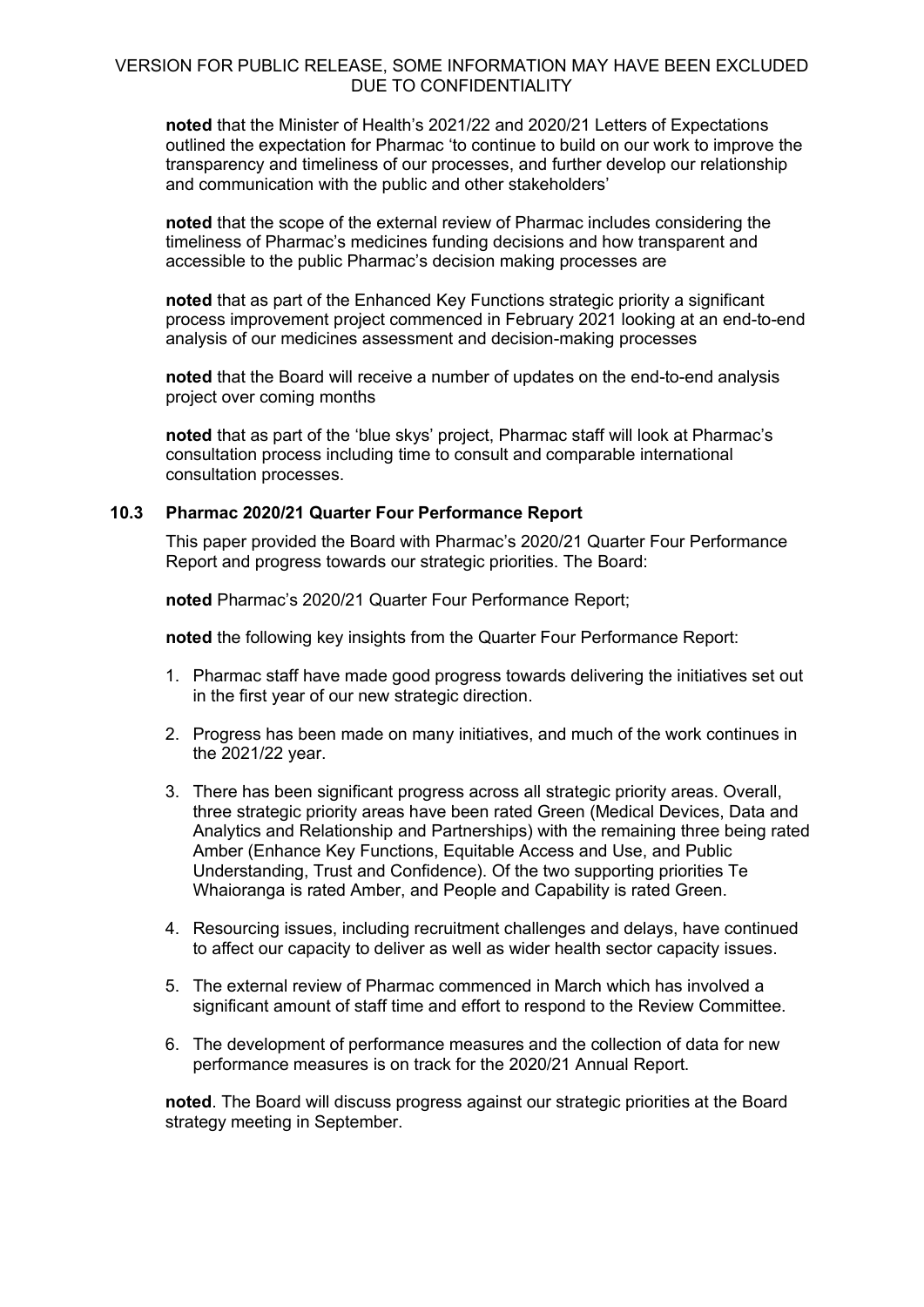### **10.4 Statement of Performance Expectations deliverables**

This paper provided the Board with a one-year roadmap of key deliverables in 2021/22 to progress and deliver our strategic direction in line with Pharmac's 2021/22 Statement of Performance Expectations (SPE). It also provided the Board with an updated four-year roadmap to progress delivery of our strategic direction. The Board:

**noted** that the 2021/22 Statement of Performance Expectations was approved by the Board at its May 2021 meeting

**noted** that staff have developed a one-year roadmap of key deliverables to progress and deliver our strategic direction for 2021/22

**noted** that staff have updated the high-level four-year roadmap to our Strategic **Direction** 

**noted** that the Board will receive progress reports on activity as part of regular quarterly performance reporting throughout the 2021/22 financial year.

#### **10.5 PTAC and Specialist Advisory Committee Terms of Reference**

This paper sought Board approval on the revised Pharmacology and Therapeutic Advisory Committee (PTAC) and new Specialist Advisory Committee (SAC) Terms of Reference (ToR) documents. The Board:

**noted** that the Board received a summary of consultation feedback on Pharmac's advisory committee's Terms of Reference at the June 2021 Board meeting

**noted** that consultation feedback was supportive of proposed changes to the Pharmacology and Therapeutic Advisory Committee (PTAC) Terms of Reference, including consumer involvement, and the new Specialist Advisory Committee (SAC) Terms of Reference documents (previously referred to as PTAC subcommittees)

**noted** that the CAC Chair and PTAC Chair, along with Pharmac staff, are currently discussing options for consumer representation on PTAC. They noted that two current CAC members will be observing an upcoming PTAC meeting and will be asked to report back to staff on their experience and views on how the role of consumer representative on PTAC may work in practice.

**approved** the revised PTAC Terms of Reference

**approved** the new Specialist Advisory Committee (SAC) Terms of Reference

**noted** the approach Pharmac staff are taking to implement the changes.

Jan White and Nicole Anderson **(carried)**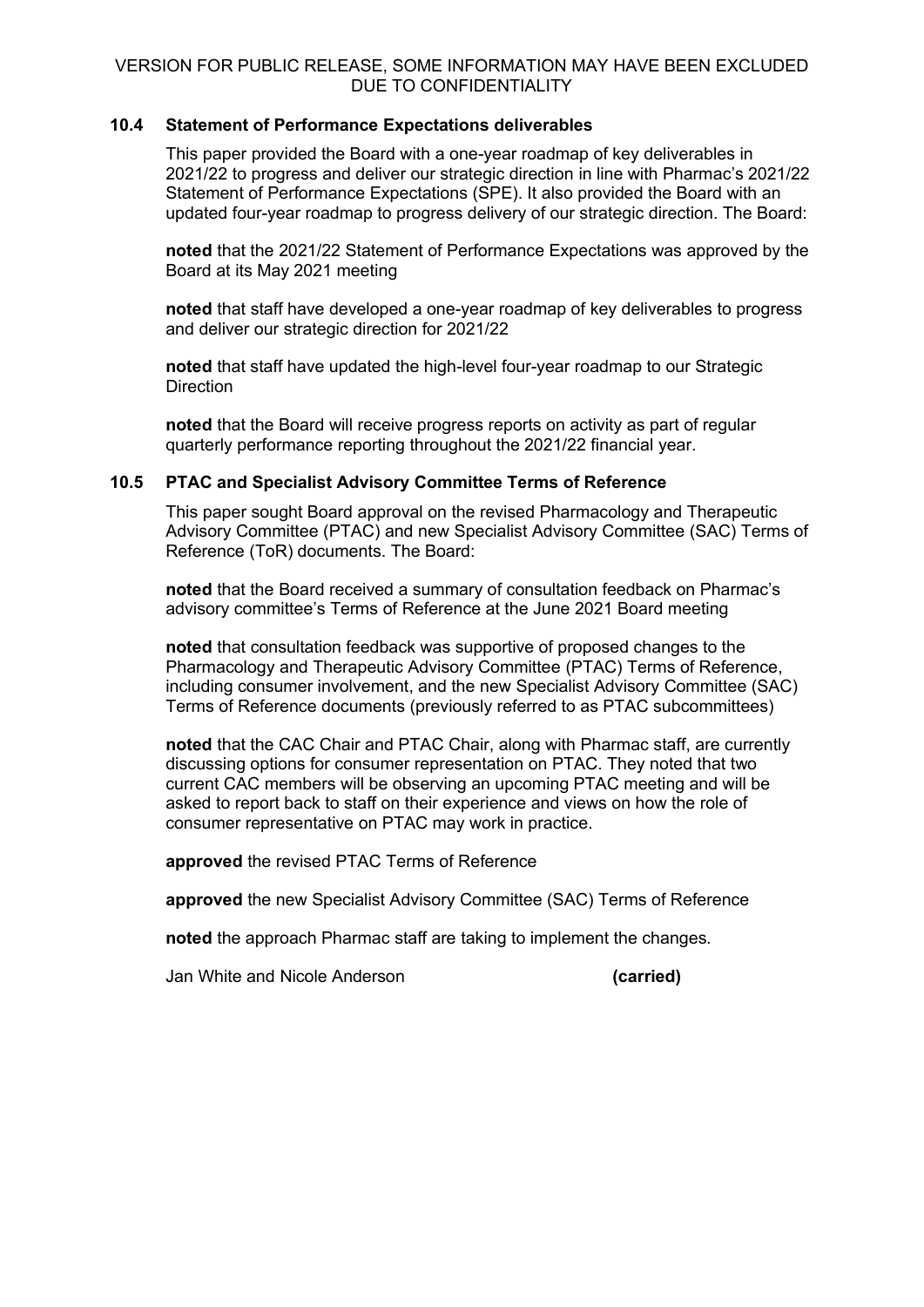# **10.6 Board Statutory Committee Appointments Recommendations**

This paper sought Board agreement on the recommended appointment of the new Chair of the Pharmacology and Therapeutics Advisory Committee (PTAC), the appointment of a new member of the Consumer Advisory Committee, and the appointment of new co-Deputy Chairs of the Consumer Advisory Committee. The Board:

**resolved** to recommend to the Director-General of Health the appointment of Dr Jane Thomas, Anaesthetist and Pain Medicine Specialist, Starship Children's Hospital and the Auckland Regional Pain Service, as Pharmacology and Therapeutics Advisory Committee (PTAC) Chair for a period of three years beginning 6 December 2021

**noted** that interviews were also undertaken for the position of Deputy Chair of the Pharmacology and Therapeutics Advisory Committee (PTAC), however the interview Panel deferred making a decision on this appointment pending the clarification of the roles and responsibilities of this position

**noted** that the appointments of the current PTAC Chair, Professor Mark Weatherall, and Deputy Chair, Associate Professor Marius Rademaker, which are both due to expire at the end of October 2021 will continue until 3 December 2021

**noted** that the current PTAC Chair, Professor Mark Weatherall, will attend the November 2021 Board meeting and thanked him for his service

**resolved** to appoint Nele Kalolo to the Consumer Advisory Committee for a period of three years from 1 August 2021

**resolved** to appoint Les Robinson and Tui Taurua as co-Deputy Chairs of the Consumer Advisory Committee from 1 August 2021.

Ross Lawrenson and Claudia Wyss **(carried)**

# **10.7 Pharmaceutical pipeline scan 2021 update**

This paper provided the Board with an update on the global development pipeline for pharmaceuticals, and an opportunity to provide feedback on the draft report. The Board:

**noted** the attached draft report from Sapere Research Group on the global development pipeline for pharmaceuticals

**noted** that Pharmac staff will consider the implications of the report findings in its future business planning activities

**noted** that the Board intend to have a fulsome discussion on the pipeline for pharmaceuticals at the Board strategy meeting in September

**noted** that staff intend to provide a briefing with the report to the Review Committee for their information.

# **11. Interest Articles**

**noted** the interest articles.